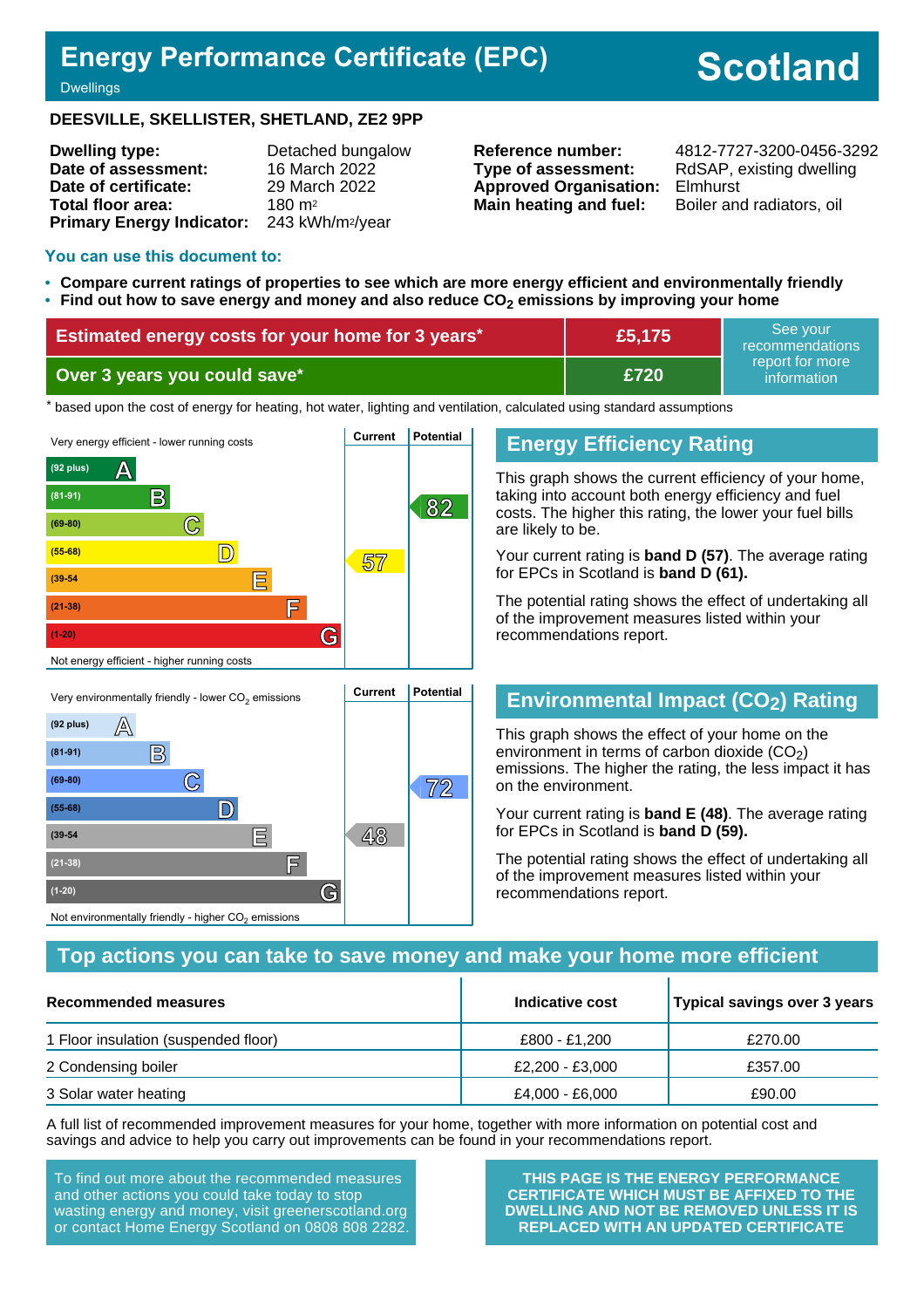## **Summary of the energy performance related features of this home**

This table sets out the results of the survey which lists the current energy-related features of this home. Each element is assessed by the national calculation methodology; 1 star = very poor (least efficient), 2 stars = poor, 3 stars = average, 4 stars = good and 5 stars = very good (most efficient). The assessment does not take into consideration the condition of an element and how well it is working. 'Assumed' means that the insulation could not be inspected and an assumption has been made in the methodology, based on age and type of construction.

| <b>Element</b>        | <b>Description</b>                                                             | <b>Energy Efficiency</b> | Environmental |
|-----------------------|--------------------------------------------------------------------------------|--------------------------|---------------|
| Walls                 | Timber frame, as built, insulated (assumed)                                    | ★★★★☆                    | ★★★★☆         |
| Roof                  | Pitched, 250 mm loft insulation                                                | ★★★★☆                    | ★★★★☆         |
| Floor                 | Suspended, limited insulation (assumed)<br>Solid, limited insulation (assumed) |                          |               |
| Windows               | Fully double glazed                                                            | ★★★☆☆                    | ★★★☆☆         |
| Main heating          | Boiler and radiators, oil                                                      | ★★★☆☆                    | ★★★☆☆         |
| Main heating controls | Programmer, room thermostat and TRVs                                           | ★★★★☆                    | ★★★★☆         |
| Secondary heating     | Room heaters, dual fuel (mineral and wood)                                     |                          |               |
| Hot water             | From main system                                                               | ★★★☆☆                    | ★★★☆☆         |
| Lighting              | Low energy lighting in all fixed outlets                                       | *****                    |               |

## **The energy efficiency rating of your home**

Your Energy Efficiency Rating is calculated using the standard UK methodology, RdSAP. This calculates energy used for heating, hot water, lighting and ventilation and then applies fuel costs to that energy use to give an overall rating for your home. The rating is given on a scale of 1 to 100. Other than the cost of fuel for electrical appliances and for cooking, a building with a rating of 100 would cost almost nothing to run.

As we all use our homes in different ways, the energy rating is calculated using standard occupancy assumptions which may be different from the way you use it. The rating also uses national weather information to allow comparison between buildings in different parts of Scotland. However, to make information more relevant to your home, local weather data is used to calculate your energy use,  $CO<sub>2</sub>$  emissions, running costs and the savings possible from making improvements.

## **The impact of your home on the environment**

One of the biggest contributors to global warming is carbon dioxide. The energy we use for heating, lighting and power in our homes produces over a quarter of the UK's carbon dioxide emissions. Different fuels produce different amounts of carbon dioxide for every kilowatt hour (kWh) of energy used. The Environmental Impact Rating of your home is calculated by applying these 'carbon factors' for the fuels you use to your overall energy use.

#### The calculated emissions for your home are 63 kg  $CO<sub>2</sub>/m<sup>2</sup>/yr$ .

The average Scottish household produces about 6 tonnes of carbon dioxide every year. Based on this assessment, heating and lighting this home currently produces approximately 11 tonnes of carbon dioxide every year. Adopting recommendations in this report can reduce emissions and protect the environment. If you were to install all of these recommendations this could reduce emissions by 4.0 tonnes per year. You could reduce emissions even more by switching to renewable energy sources.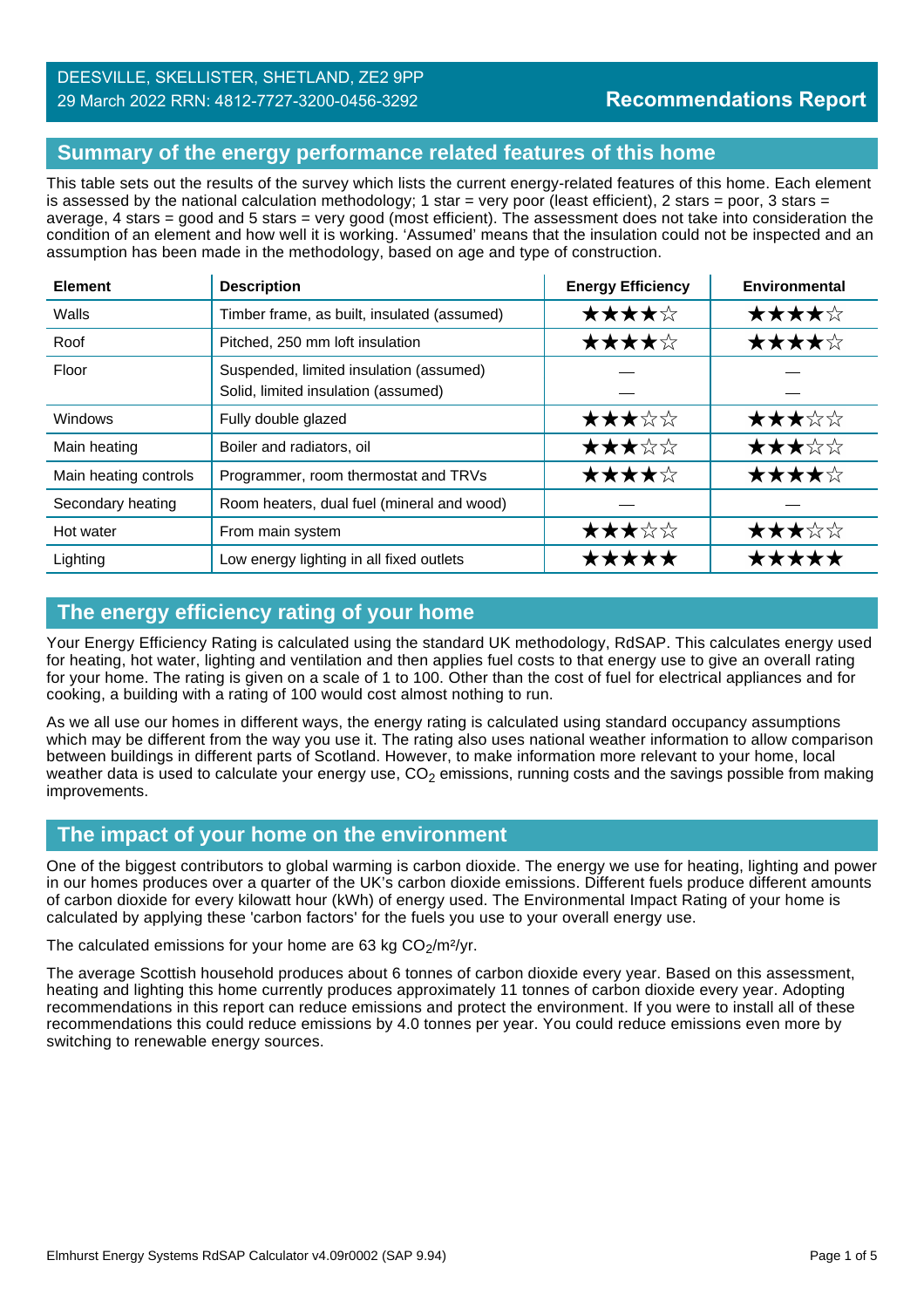## **Estimated energy costs for this home**

| Editional and all and the contract of the state of |                             |                               |                                 |  |
|----------------------------------------------------|-----------------------------|-------------------------------|---------------------------------|--|
|                                                    | <b>Current energy costs</b> | <b>Potential energy costs</b> | <b>Potential future savings</b> |  |
| <b>Heating</b>                                     | £4,215 over 3 years         | £3,687 over 3 years           |                                 |  |
| <b>Hot water</b>                                   | £636 over 3 years           | £444 over 3 years             | <b>You could</b>                |  |
| Lighting                                           | £324 over 3 years           | £324 over 3 years             | save £720                       |  |
|                                                    | Totals £5,175               | £4,455                        | over 3 years                    |  |

These figures show how much the average household would spend in this property for heating, lighting and hot water. This excludes energy use for running appliances such as TVs, computers and cookers, and the benefits of any electricity generated by this home (for example, from photovoltaic panels). The potential savings in energy costs show the effect of undertaking all of the recommended measures listed below.

## **Recommendations for improvement**

The measures below will improve the energy and environmental performance of this dwelling. The performance ratings after improvements listed below are cumulative; that is, they assume the improvements have been installed in the order that they appear in the table. Further information about the recommended measures and other simple actions to take today to save money is available from the Home Energy Scotland hotline which can be contacted on 0808 808 2282. Before carrying out work, make sure that the appropriate permissions are obtained, where necessary. This may include permission from a landlord (if you are a tenant) or the need to get a Building Warrant for certain types of work.

| <b>Recommended measures</b> |                                              |                   | <b>Typical saving</b> | <b>Rating after improvement</b> |                    |
|-----------------------------|----------------------------------------------|-------------------|-----------------------|---------------------------------|--------------------|
|                             |                                              | Indicative cost   | per year              | <b>Energy</b>                   | <b>Environment</b> |
| 1                           | Floor insulation (suspended floor)           | £800 - £1,200     | £90                   | <b>D</b> 59                     | E 51               |
| $\mathfrak{p}$              | Replace boiler with new condensing<br>boiler | £2,200 - £3,000   | £119                  | <b>D63</b>                      | E 54               |
| 3                           | Solar water heating                          | £4,000 - £6,000   | £30                   | <b>D 64</b>                     | D 56               |
| 4                           | Solar photovoltaic panels, 2.5 kWp           | £3,500 - £5,500   | £295                  | C 70                            | D 61               |
| 5                           | Wind turbine                                 | £15,000 - £25,000 | £695                  | <b>B</b> 82                     | C72                |

## **Choosing the right improvement package**

For free and impartial advice on choosing suitable measures for your property, contact the Home Energy Scotland hotline on 0808 808 2282 or go to www.greenerscotland.org.



energy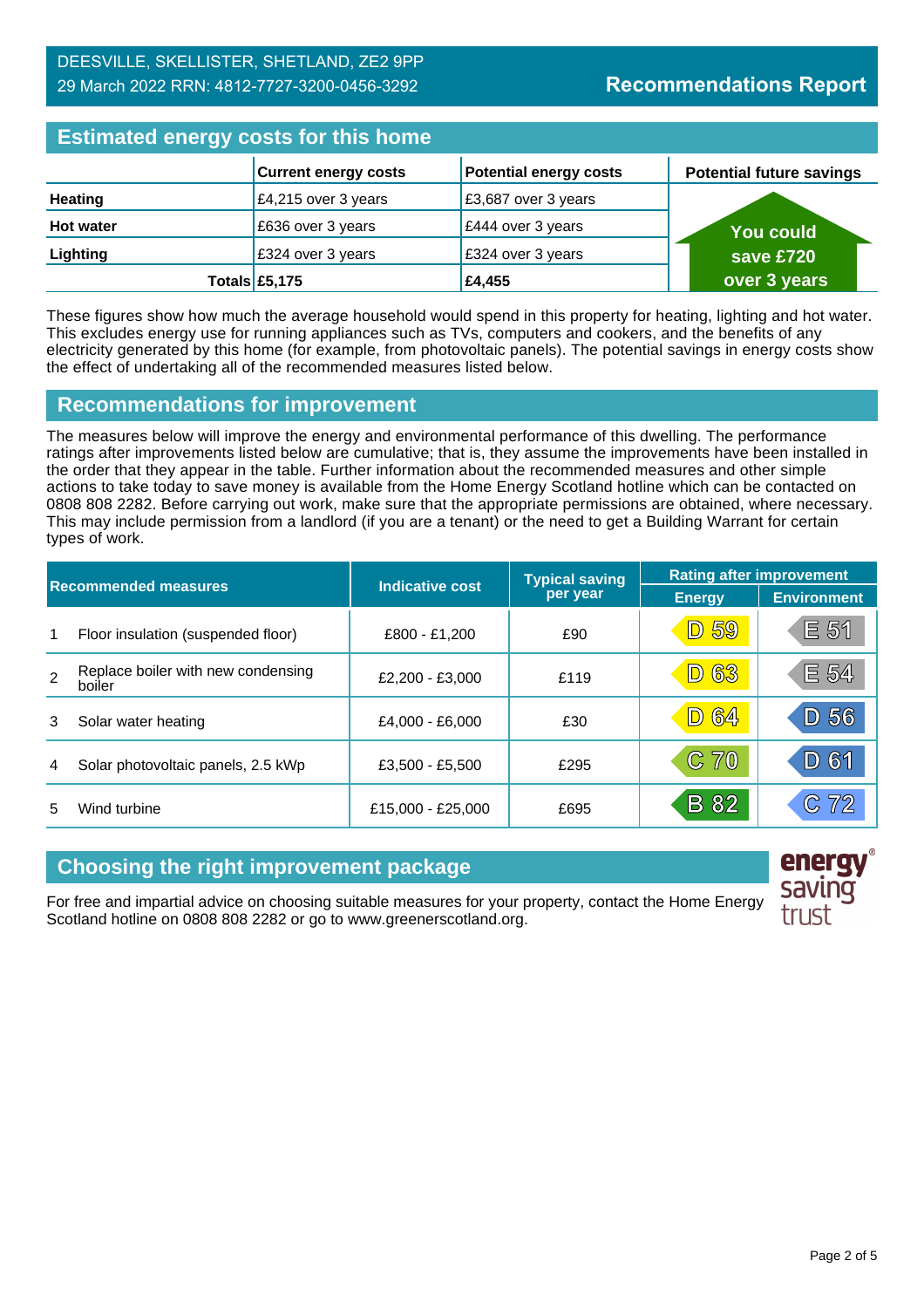## **About the recommended measures to improve your home's performance rating**

This section offers additional information and advice on the recommended improvement measures for your home

#### **1 Floor insulation (suspended floor)**

Insulation of a floor will significantly reduce heat loss; this will improve levels of comfort, reduce energy use and lower fuel bills. Suspended floors can often be insulated from below but must have adequate ventilation to prevent dampness; seek advice about this if unsure. Further information about floor insulation is available from many sources including www.energysavingtrust.org.uk/scotland/Insulation/Floor-insulation. Building regulations generally apply to this work so it is best to check with your local authority building standards department.

#### **2 Condensing boiler**

A condensing boiler is capable of much higher efficiencies than other types of boiler, meaning it will burn less fuel to heat this property. This improvement is most appropriate when the existing central heating boiler needs repair or replacement, however there may be exceptional circumstances making this impractical. Condensing boilers need a drain for the condensate which limits their location; remember this when considering remodelling the room containing the existing boiler even if the latter is to be retained for the time being (for example a kitchen makeover). Building regulations generally apply to this work and a building warrant may be required, so it is best to check with your local authority building standards department and seek advice from a qualified heating engineer.

#### **3 Solar water heating**

A solar water heating panel, usually fixed to the roof, uses the sun to pre-heat the hot water supply. This can significantly reduce the demand on the heating system to provide hot water and hence save fuel and money. Planning permission might be required, building regulations generally apply to this work and a building warrant may be required, so it is best to check these with your local authority. You could be eligible for Renewable Heat Incentive payments which could appreciably increase the savings beyond those shown on your EPC, provided that both the product and the installer are certified by the Microgeneration Certification Scheme (or equivalent). Details of local MCS installers are available at www.microgenerationcertification.org.

#### **4 Solar photovoltaic (PV) panels**

A solar PV system is one which converts light directly into electricity via panels placed on the roof with no waste and no emissions. This electricity is used throughout the home in the same way as the electricity purchased from an energy supplier. Planning permission might be required, building regulations generally apply to this work and a building warrant may be required, so it is best to check with your local authority. The assessment does not include the effect of any Feed-in Tariff which could appreciably increase the savings that are shown on this EPC for solar photovoltaic panels, provided that both the product and the installer are certified by the Microgeneration Certification Scheme (or equivalent). Details of local MCS installers are available at www.microgenerationcertification.org.

#### **5 Wind turbine**

A wind turbine provides electricity from wind energy. This electricity is used throughout the home in the same way as the electricity purchased from an energy supplier. Wind turbines are not suitable for all properties. The system's effectiveness depends on local wind speeds and the presence of nearby obstructions, and a site survey should be undertaken by an accredited installer. Planning permission might be required and building regulations generally apply to this work and a building warrant may be required, so it is best to check these with your local authority. The assessment does not include the effect of any Feed-in Tariff which could appreciably increase the savings that are shown on this EPC for a wind turbine, provided that both the product and the installer are certified by the Microgeneration Certification Scheme (or equivalent). Details of local MCS installers are available at www.microgenerationcertification.org.

#### **Low and zero carbon energy sources**

Low and zero carbon (LZC) energy sources are sources of energy that release either very little or no carbon dioxide into the atmosphere when they are used. Installing these sources may help reduce energy bills as well as cutting carbon.

**LZC energy sources present:** There are none provided for this home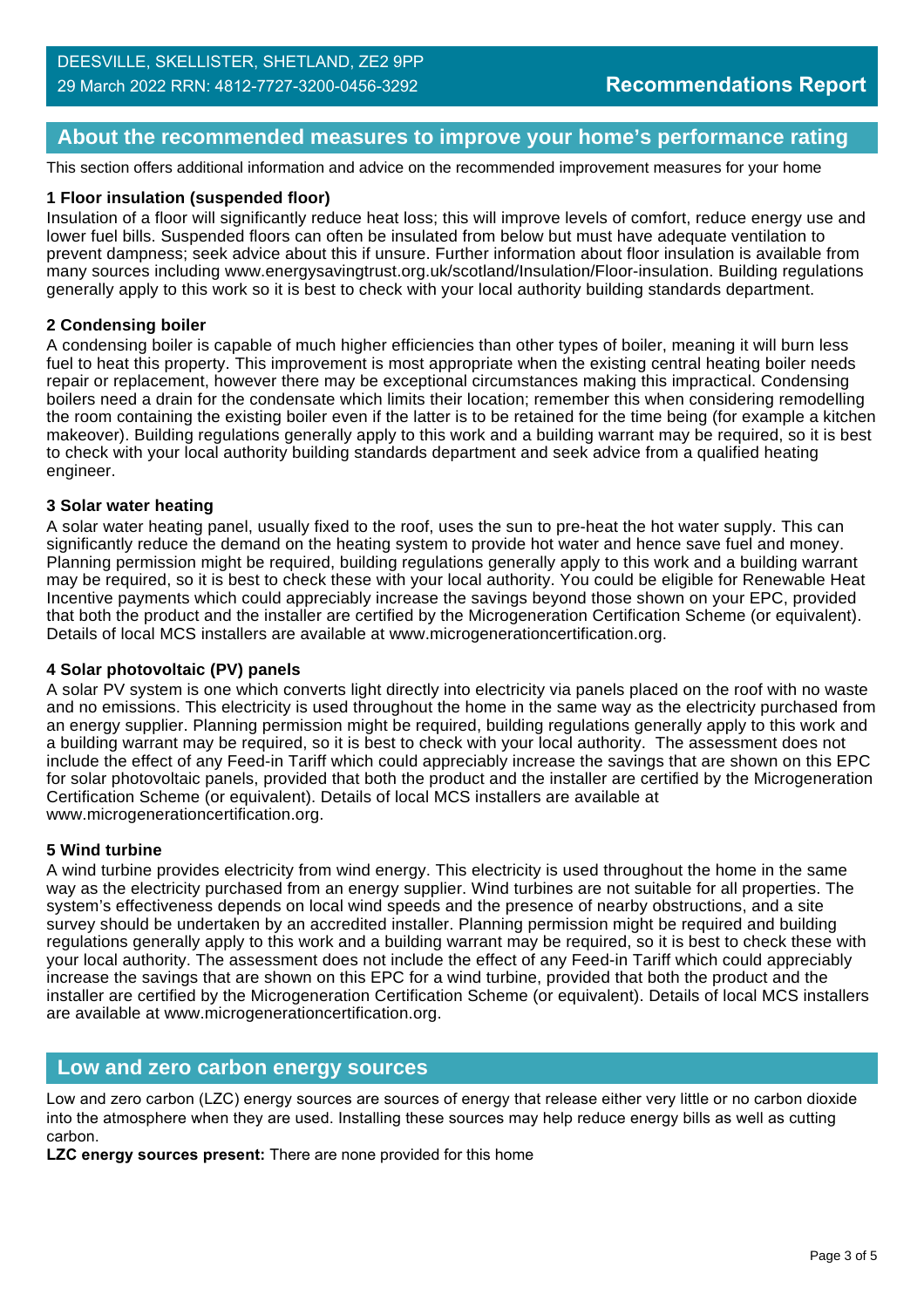## **Your home's heat demand**

You could receive Renewable Heat Incentive (RHI) payments and help reduce carbon emissions by replacing your existing heating system with one that generates renewable heat and, where appropriate, having your loft insulated and cavity walls filled. The estimated energy required for space and water heating will form the basis of the payments. For more information go to www.energysavingtrust.org.uk/scotland/rhi.

| <b>Heat demand</b>           | <b>Existing dwelling</b> | Impact of loft<br>insulation | Impact of cavity<br>wall insulation | Impact of solid wall<br>insulation |
|------------------------------|--------------------------|------------------------------|-------------------------------------|------------------------------------|
| Space heating (kWh per year) | 26.087                   | N/A                          | N/A                                 | N/A                                |
| Water heating (kWh per year) | 4.143                    |                              |                                     |                                    |

#### **About this document**

This Recommendations Report and the accompanying Energy Performance Certificate are valid for a maximum of ten years. These documents cease to be valid where superseded by a more recent assessment of the same building carried out by a member of an Approved Organisation.

The Energy Performance Certificate and this Recommendations Report for this building were produced following an energy assessment undertaken by an assessor accredited by Elmhurst (www.elmhurstenergy.co.uk), an Approved Organisation Appointed by Scottish Ministers. The certificate has been produced under the Energy Performance of Buildings (Scotland) Regulations 2008 from data lodged to the Scottish EPC register. You can verify the validity of this document by visiting www.scottishepcregister.org.uk and entering the report reference number (RRN) printed at the top of this page.

| Assessor's name:            | Mr. Laurence Simpson   |
|-----------------------------|------------------------|
| Assessor membership number: | EES/022046             |
| Company name/trading name:  | L A Simpson Limited    |
| Address:                    | 7 Corinth Place        |
|                             | Shetland               |
|                             | Lerwick                |
|                             | ZE <sub>1</sub> OFG    |
| Phone number:               | 07879333387            |
| Email address:              | lowrie@lasimpson.co.uk |

Related party disclosure: No related party

If you have any concerns regarding the content of this report or the service provided by your assessor you should in the first instance raise these matters with your assessor and with the Approved Organisation to which they belong. All Approved Organisations are required to publish their complaints and disciplinary procedures and details can be found online at the web address given above.

#### **Use of this energy performance information**

Once lodged by your EPC assessor, this Energy Performance Certificate and Recommendations Report are available to view online at www.scottishepcregister.org.uk, with the facility to search for any single record by entering the property address. This gives everyone access to any current, valid EPC except where a property has a Green Deal Plan, in which case the report reference number (RRN) must first be provided. The energy performance data in these documents, together with other building information gathered during the assessment is held on the Scottish EPC Register and is available to authorised recipients, including organisations delivering energy efficiency and carbon reduction initiatives on behalf of the Scottish and UK governments. A range of data from all assessments undertaken in Scotland is also published periodically by the Scottish Government. Further information on these matters and on Energy Performance Certificates in general, can be found at www.gov.scot/epc.